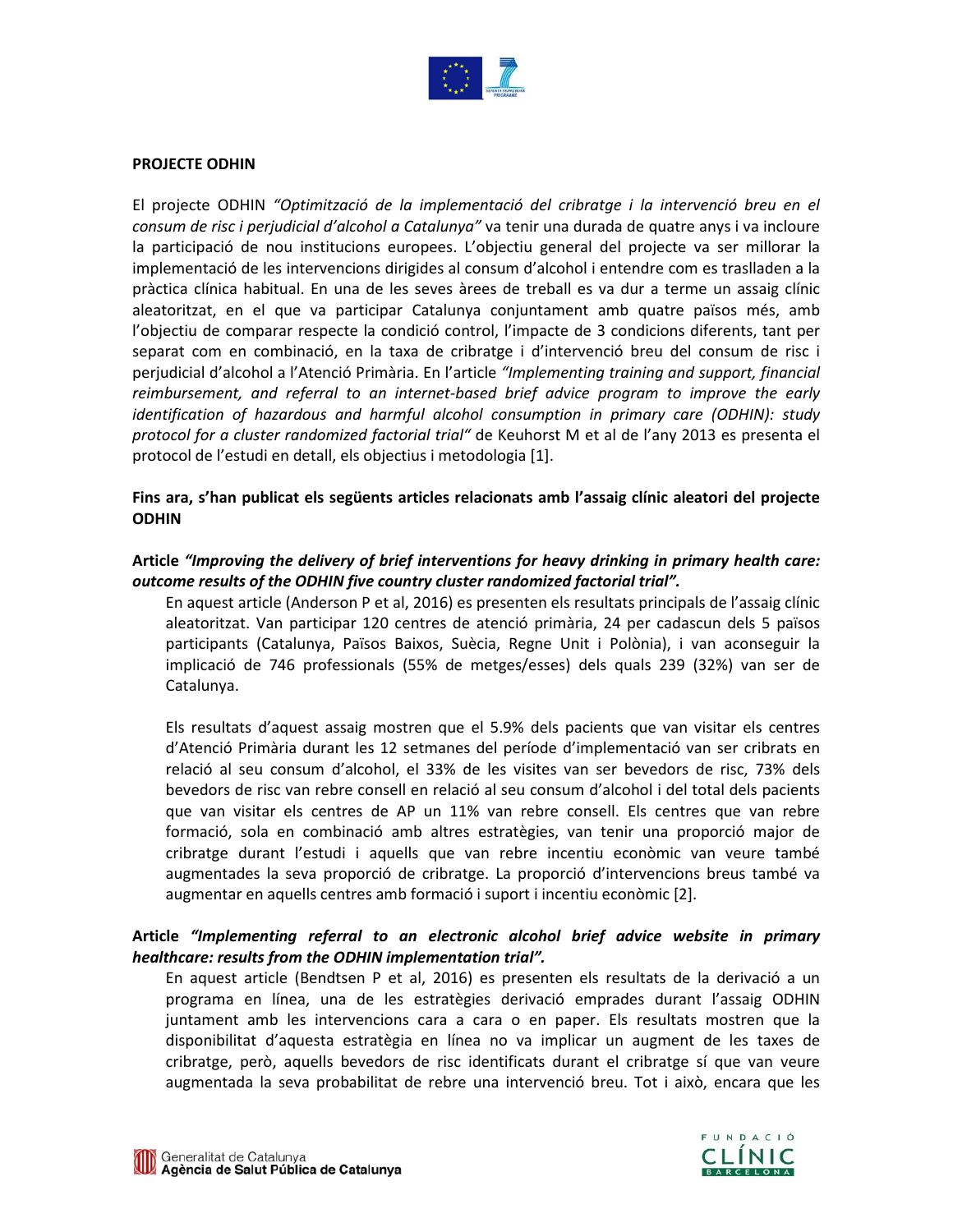

estratègies en línea no necessiten més temps que les estratègies tradicionals, sí que cal més treball previ en formació i habituació dels professionals a aquestes eines [3].

**Article** *"***Strategies in primary healthcare to implement early identification of risky alcohol consumption: why do they work or not? A qualitative evaluation of the ODHIN study***"*

En aquest article (Keurhorst M et al, 2016) s'analitzen per què, com i amb qui funcionen les estratègies de cribragte i intervenció breu als centres d'Atenció Primària. Es van entrevistar telefònicament 68 professionals (40 metges/esses i 28 infermers/res) de quatre dels cinc països de l'assaig clínic. Els resultats confirmen la importància de la formació, el suport i els incentius financers en la implementació del cribratge i les intervencions breus a l'Atenció Primària [4].

### **Referències**

- 1. Keurhorst MN, Anderson P, Spak F, Bendtsen P, Segura L, Colom J, Reynolds J, Drummond C, Deluca P, van Steenkiste B, Mierzecki A, Kłoda K, Wallace P, Newbury-Birch D, Kaner E, Gual T, Laurant MG. **Implementing training and support, financial reimbursement, and referral to an internet-based brief advice program to improve the early identification of hazardous and harmful alcohol consumption in primary care (ODHIN): study protocol for a cluster randomized factorial trial.** Implement Sci. 2013 Jan 24;8:11. doi: 10.1186/1748-5908-8-11. <http://implementationscience.biomedcentral.com/articles/10.1186/1748-5908-8-11>
- 2. Anderson P, Bendtsen P, Spak F, Reynolds J, Drummond C, Segura L, Keurhorst MN, Palacio-Vieira J, Wojnar M, Parkinson K, Colom J, Kłoda K, Deluca P, Baena B, Newbury-Birch D, Wallace P, Heinen M, Wolstenholme A, van Steenkiste B, Mierzecki A, Okulicz-Kozaryn K, Ronda G, Kaner E, Laurant MG, Coulton S, Gual T. **Improving the delivery of brief interventions for heavy drinking in primary health care: outcome results of the ODHIN five country cluster randomized factorial trial.** Addiction. 2016 May 30. doi: 10.1111/add.13476. http://www.ncbi.nlm.nih.gov/pubmed/?ter[m=Improving+the+delivery+of+brief+intervention](http://www.ncbi.nlm.nih.gov/pubmed/?term=Improving+the+delivery+of+brief+interventions+for+heavy+drinking+in+primary+health+care%3A+outcome+results+of+the+ODHIN+five+country+cluster+randomized+factorial+trial) [s+for+heavy+drinking+in+primary+health+care%3A+outcome+results+of+the+ODHIN+five+co](http://www.ncbi.nlm.nih.gov/pubmed/?term=Improving+the+delivery+of+brief+interventions+for+heavy+drinking+in+primary+health+care%3A+outcome+results+of+the+ODHIN+five+country+cluster+randomized+factorial+trial) [untry+cluster+randomized+factorial+trial.](http://www.ncbi.nlm.nih.gov/pubmed/?term=Improving+the+delivery+of+brief+interventions+for+heavy+drinking+in+primary+health+care%3A+outcome+results+of+the+ODHIN+five+country+cluster+randomized+factorial+trial)
- 3. Bendtsen P, Müssener U, Karlsson N, López-Pelayo H, Palacio-Vieira J, Colom J, Gual A, Reynolds J, Wallace P, Segura L, Anderson P. **Implementing referral to an electronic alcohol brief advice website in primary healthcare: results from the ODHIN implementation trial.** BMJ Open. 2016 Jun 16;6(6):e010271. doi: 10.1136/bmjopen-2015-010271. <http://bmjopen.bmj.com/content/6/6/e010271.full.pdf+html>
- 4. Keurhorst M, Heinen M, Colom J, Linderoth C, Müssener U, Okulicz-Kozaryn K, Palacio-Vieira J, Segura L, Silfversparre F, Słodownik L, Sorribes E, Laurant M, Wensing M. **Strategies in primary healthcare to implement early identification of risky alcohol consumption: why do they work or not? A qualitative evaluation of the ODHIN study.** BMC Fam Pract. 2016 Jun 7;17(1):70. doi: 10.1186/s12875-016-0461-8.

<http://bmcfampract.biomedcentral.com/articles/10.1186/s12875-016-0461-8>

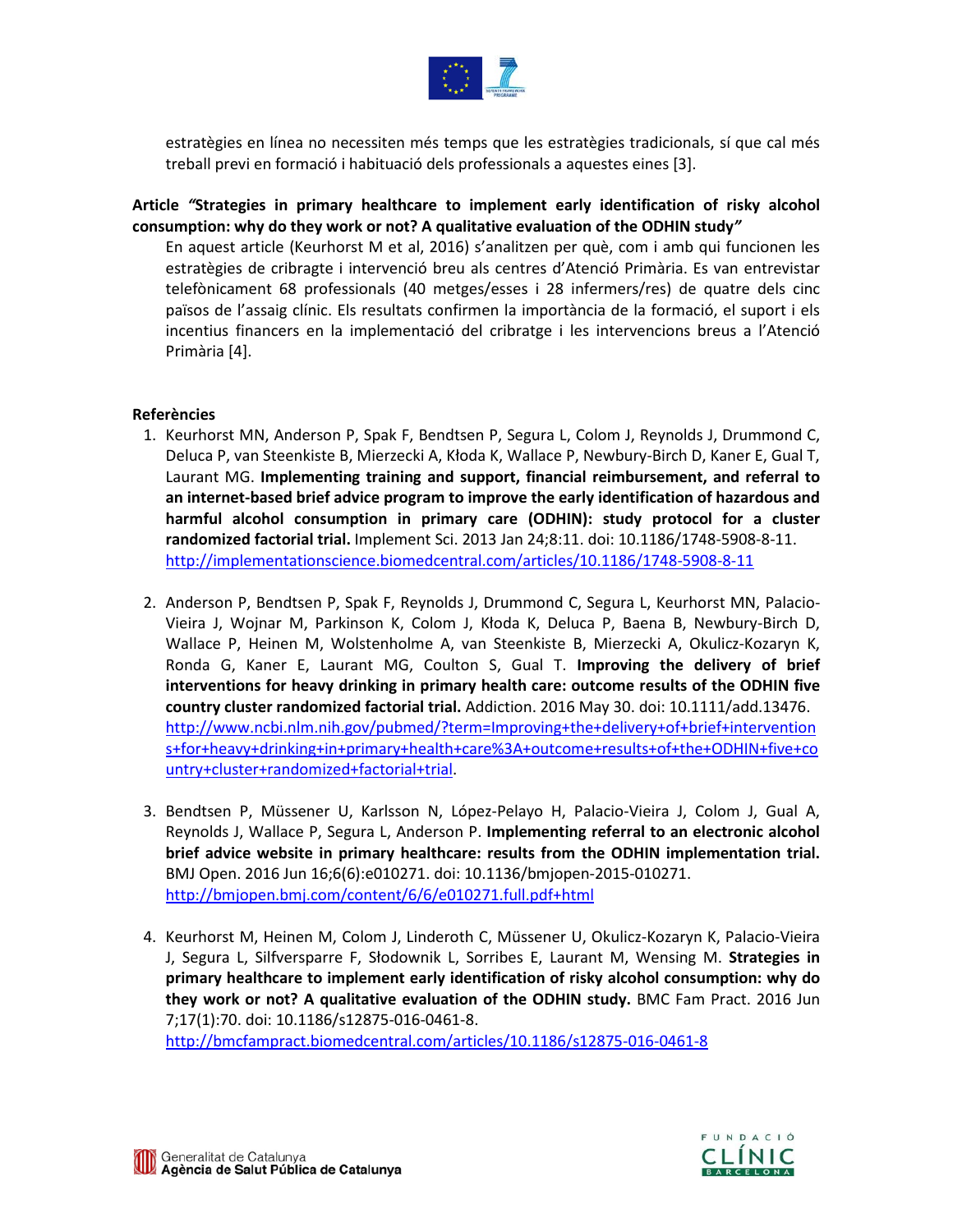

### **Altres articles publicats**

Implementation strategies to enhance management of heavy alcohol consumption in primary health care: a meta-analysis. [http://onlinelibrary.wiley.com/doi/10.1111/add.13088/abstra](http://onlinelibrary.wiley.com/doi/10.1111/add.13088/abstract)ct

Cost-effectiveness of a programme of screening and brief interventions for alcohol in primary care in Italy. [http://www.biomedcentral.com/1471](http://www.biomedcentral.com/1471-2296/15/26)-2296/15/26

What are the Implications for Policy Makers? A Systematic Review of the Cost-Effectiveness of Screening and Brief Interventions for Alcohol Misuse in Primary Care. <http://journal.frontiersin.org/article/10.3389/fpsyt.2014.00114/full>

Lo screening e l'intervento breve in medicina generale: un modello di analisi economica sui bevitori a rischio. ht[tp://www.politichesanitarie.it/articoli.php?archivio=yes&vol\\_id=1567&id=17055](http://www.politichesanitarie.it/articoli.php?archivio=yes&vol_id=1567&id=17055)

NHG-Standaard Problematisch alcoholgebruik(Derde herziening) http://www.henw.org/archief/id5926[-nhg-standaard-problematisch-alcoholgebruik-derde](http://www.henw.org/archief/id5926-nhg-standaard-problematisch-alcoholgebruik-derde-herziening.html)[herziening.html](http://www.henw.org/archief/id5926-nhg-standaard-problematisch-alcoholgebruik-derde-herziening.html)

Managing Alcohol Problems in General Practice in Europe: Results from the European ODHIN Survey of General Practitioners.<http://alcalc.oxfordjournals.org/content/49/5/531.short>

Working with hazardous and harmful drinkers: derivation and validation of a model for predicting distinct general practitioners groups. <http://www.ascpjournal.org/content/8/S1/A60>

Differences between Groups of Family Physicians with Different Attitudes towards At-Risk Drinkers: A Post Hoc Study of the ODHIN Survey in Portugal. <http://www.hindawi.com/journals/ijfm/2016/3635907/>

Implementing training and support, financial reimbursement, and referral to an internet-based brief advice program to improve the early identification of hazardous and harmful alcohol consumption in primary care (ODHIN): study protocol for a cluster randomized factorial trial http://www.implementati[onscience.com/content/8/1/11/abstract](http://www.implementationscience.com/content/8/1/11/abstract)

Design of the ODHIN five country study - Implementing brief interventions for heavy drinking in primary health care. [https://kclpure.kcl.ac.uk/portal/en/publications/design-of-the-odhin-five](https://kclpure.kcl.ac.uk/portal/en/publications/design-of-the-odhin-five-country-study--implementing-brief-interventions-for-heavy-drinking-in-primary-health-care%28edb5fecf-f141-49a4-a2c4-6387e4b2b23e%29.html)[country-study--implementing-brief-interventions-for-heavy-drinking-in-primary-health](https://kclpure.kcl.ac.uk/portal/en/publications/design-of-the-odhin-five-country-study--implementing-brief-interventions-for-heavy-drinking-in-primary-health-care%28edb5fecf-f141-49a4-a2c4-6387e4b2b23e%29.html)[care%28edb5fecf-f141-49a4-a2c4-6387e4b2b23e%29.html](https://kclpure.kcl.ac.uk/portal/en/publications/design-of-the-odhin-five-country-study--implementing-brief-interventions-for-heavy-drinking-in-primary-health-care%28edb5fecf-f141-49a4-a2c4-6387e4b2b23e%29.html)

Implementing brief interventions for heavy drinking in primary health care - ODHIN baseline and preliminary outcome results. [https://kclpure.kcl.ac.uk/portal/en/publications/implementing-brief](https://kclpure.kcl.ac.uk/portal/en/publications/implementing-brief-interventions-for-heavy-drinking-in-primary-health-care--odhin-baseline-and-preliminary-outcome-results%281d0272d6-cd4d-4eb0-a86c-9a97b7491070%29.html)[interventions-for-heavy-drinking-in-primary-health-care--odhin-baseline-and-preliminary](https://kclpure.kcl.ac.uk/portal/en/publications/implementing-brief-interventions-for-heavy-drinking-in-primary-health-care--odhin-baseline-and-preliminary-outcome-results%281d0272d6-cd4d-4eb0-a86c-9a97b7491070%29.html)[outcome-results%281d0272d6-cd4d-4eb0-a86c-9a97b7491070%29.html](https://kclpure.kcl.ac.uk/portal/en/publications/implementing-brief-interventions-for-heavy-drinking-in-primary-health-care--odhin-baseline-and-preliminary-outcome-results%281d0272d6-cd4d-4eb0-a86c-9a97b7491070%29.html)



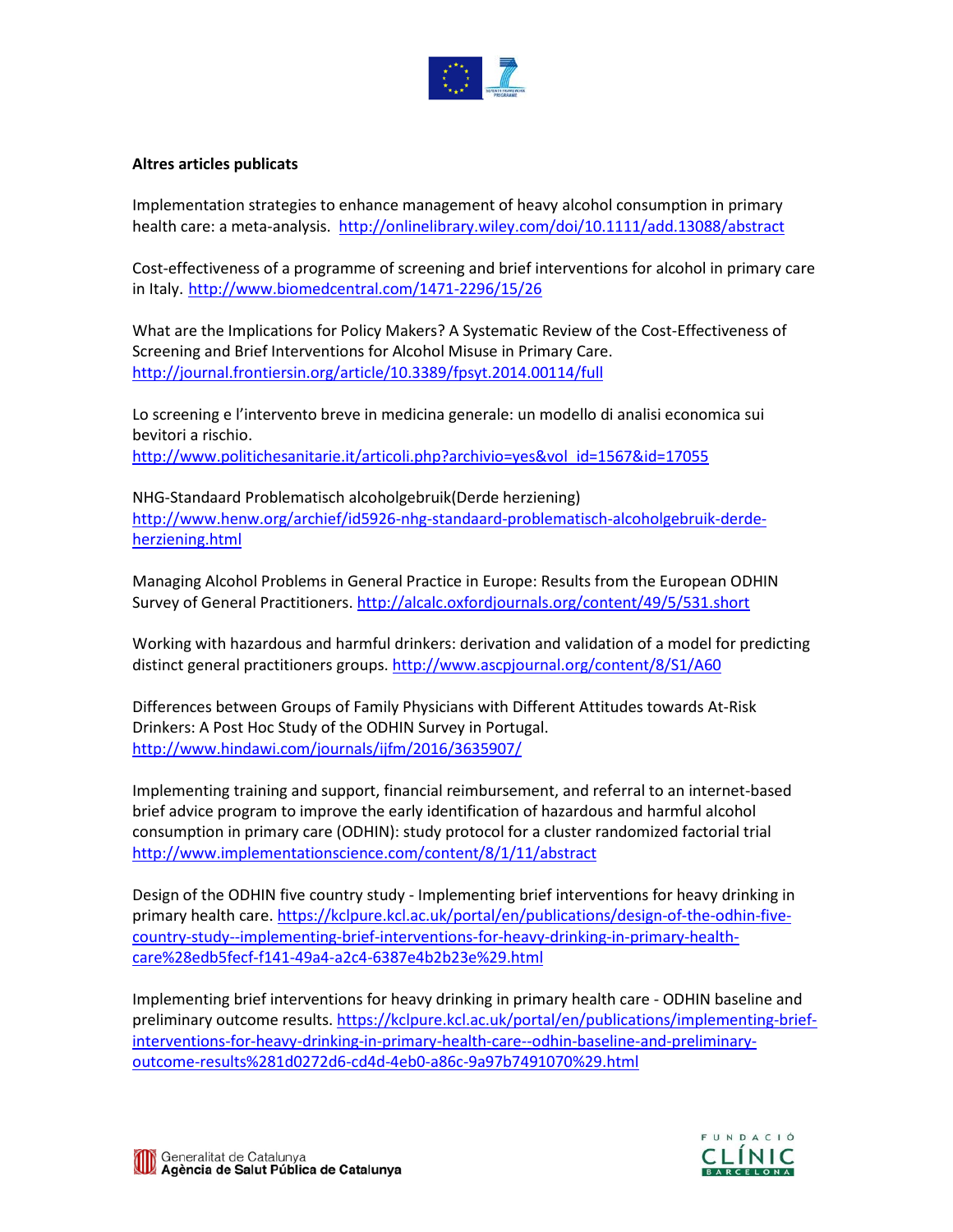

Scientific challenges of European implementation research – experiences from the ODHIN five country study on implementing brief interventions for heavy drinking in primary health care. [https://kclpure.kcl.ac.uk/portal/en/publications/scientific-challenges-of-european](https://kclpure.kcl.ac.uk/portal/en/publications/scientific-challenges-of-european-implementation-research--experiences-from-the-odhin-five-country-study-on-implementing-brief-interventions-for-heavy-drinking-in-primary-health-care%2836e85d1e-a0e0-41f5-b4b9-a16b8c3a6392%29.html)[implementation-research--experiences-from-the-odhin-five-country-study-on-implementing-brief](https://kclpure.kcl.ac.uk/portal/en/publications/scientific-challenges-of-european-implementation-research--experiences-from-the-odhin-five-country-study-on-implementing-brief-interventions-for-heavy-drinking-in-primary-health-care%2836e85d1e-a0e0-41f5-b4b9-a16b8c3a6392%29.html)[interventions-for-heavy-drinking-in-primary-health-care%2836e85d1e-a0e0-41f5-b4b9](https://kclpure.kcl.ac.uk/portal/en/publications/scientific-challenges-of-european-implementation-research--experiences-from-the-odhin-five-country-study-on-implementing-brief-interventions-for-heavy-drinking-in-primary-health-care%2836e85d1e-a0e0-41f5-b4b9-a16b8c3a6392%29.html) [a16b8c3a6392%29.html](https://kclpure.kcl.ac.uk/portal/en/publications/scientific-challenges-of-european-implementation-research--experiences-from-the-odhin-five-country-study-on-implementing-brief-interventions-for-heavy-drinking-in-primary-health-care%2836e85d1e-a0e0-41f5-b4b9-a16b8c3a6392%29.html)

Professional´s attitudes do not influence screening and brief interventions rates for hazardous and harmful drinkers: results from ODHIN study. <http://www.ncbi.nlm.nih.gov/pubmed/25787012>

Strategies in primary healthcare to implement early identification of risky alcohol consumption: why do they work or not? A qualitative evaluation of the ODHIN study. <https://bmcfampract.biomedcentral.com/articles/10.1186/s12875-016-0461-8>

The ODHIN assessment tool: a tool to describe the available services for the management of hazardous and harmful alcohol consumption at the country and regional level. <http://www.ascpjournal.org/content/8/S1/A67>

A medicina geral e familiar e a abordagem do consumo de álcool. Detecção e intervenções breves no ámbito dos cuidades de saúde primaries.<http://repositorio.ul.pt/handle/10451/6822>

Rastreio do consumo de álcool nos cuidados de saúde primários - atitudes dos utentes. [http://www.scielo.mec.pt/scielo.php?pid=S2182](http://www.scielo.mec.pt/scielo.php?pid=S2182-51732012000200005&script=sci_arttext&tlng=es)- [51732012000200005&script=sci\\_arttext&tlng=es](http://www.scielo.mec.pt/scielo.php?pid=S2182-51732012000200005&script=sci_arttext&tlng=es)

From efficacy to effectiveness and beyond: What next for brief interventions in primary care? <http://journal.frontiersin.org/article/10.3389/fpsyt.2014.00113/full>

Internet applications for screening and brief interventions for alcohol in primary care settingsimplementation and sustainability. <http://journal.frontiersin.org/article/10.3389/fpsyt.2014.00151/abstract>

Brief Interventions Implementation on Alcohol from the European Health Systems Perspective [http://www.ncbi.nlm.nih.gov/pubmed/2542608](http://www.ncbi.nlm.nih.gov/pubmed/25426083)3

Improving the delivery of brief interventions for heavy drinking in primary health care: outcome results of the ODHIN five country cluster randomized factorial trial. [http://onlinelibrary.wiley.com/doi/10.1111/add.13476/abstract;jsessionid=A09F725EA3349D340B](http://onlinelibrary.wiley.com/doi/10.1111/add.13476/abstract;jsessionid=A09F725EA3349D340B2F7CB9CC8D096F.f02t04) [2F7CB9CC8D096F.f02t04](http://onlinelibrary.wiley.com/doi/10.1111/add.13476/abstract;jsessionid=A09F725EA3349D340B2F7CB9CC8D096F.f02t04)

Implementing referral to an electronic alcohol brief advice website in primary health care: results from the ODHIN implementation trial.

How European general practitioners face alcohol problems. [http://www.ipin.edu.pl/ain/en/archive/2014/](http://www.ipin.edu.pl/ain/en/archive/2014/10/AiN-suppl1-Book%20of%20abstracts.pdf)10/AiN-suppl1-Book%20of%20abstracts.pdf